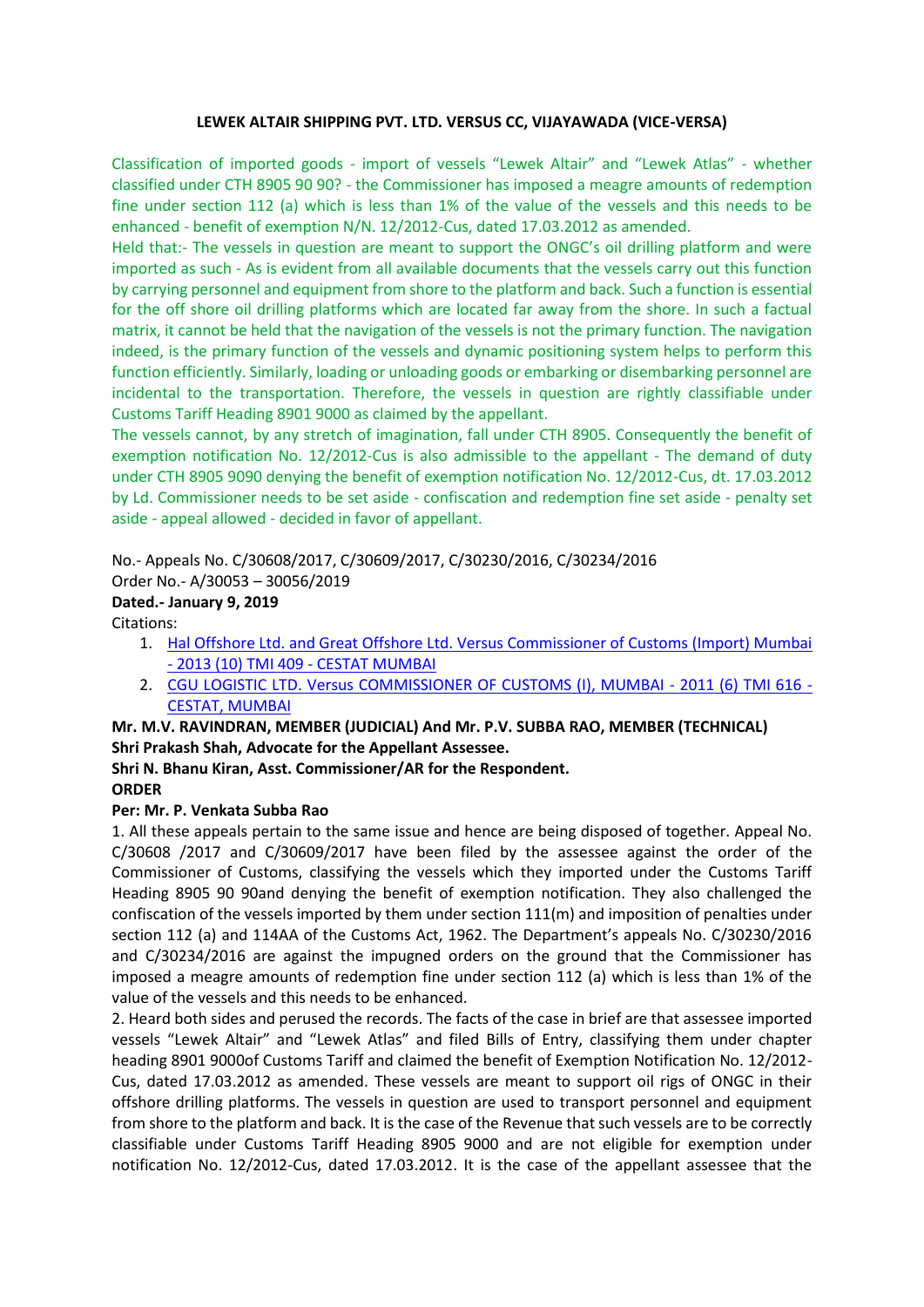vessels are classifiable under CTH 89019000 and are eligible for exemption under notification No. 12/2012-Cus, dated 17.03.2012 (S.NO. 461). Consequently there is a demand of customs duty along with interest as applicable under Section 28AA. It is also the case of the department that the appellant herein has misclassified the goods in question and therefore the goods in question do not correspond in relation to the classification in the bill of entry. Therefore, there is a violation of Section 111 (m) of the Customs Act and are therefore the imported vessels are liable to be confiscated. It is further the case of the Revenue that appellant is liable to penalty under section 112 (a) of the Customs Act, 1962 as well as under section 114AA of the Customs Act. The appellant contests the confiscation of the vessels as well as imposition of penalties under sections 112(a) and 114AA. Show cause notices were issued to the appellant and after following due process, Ld. Commissioner vide the impugned orders classified the vessels under CTH 8905 9090 and denied the benefit of exemption notification No. 12/2012-Cus. He accordingly ordered finalisation of the provisional assessment as above and demanded duty along with applicable rate of interest. He further confiscated the goods under section 111(m) as the entry of classification in the Bill of Entry filed by the appellant is not reflecting the correct classification. He allowed redemption of the vessels on payment of redemption fine and imposed penalties under Section 112 (a) and 114 AA. Hence these appeals by the assessee.

3. Ld. Counsel for the appellant submits that vessels in question are meant for transporting personnel and equipment from shore to off shore platform of ONGC where the rigs are located and back and this function of the vessels is not in dispute. He draws the attention of the Bench to the two conflicting entries in the Customs Tariff Heading i.e. 8901 and 8905 which are as follows:

| <b>Tariff Item</b> | <b>Description of goods</b>                                                                                                                                                                                                                                                 | Unit | Rate of duty |                       |
|--------------------|-----------------------------------------------------------------------------------------------------------------------------------------------------------------------------------------------------------------------------------------------------------------------------|------|--------------|-----------------------|
|                    |                                                                                                                                                                                                                                                                             |      | Standard     | Preferential<br>areas |
| (1)                | (2)                                                                                                                                                                                                                                                                         | (3)  | (4)          | (5)                   |
| 8901               | CRUISE SHIPS, EXCURSION BOATS, FERRY-<br><b>BOATS, CARGO SHIPS, BARGES AND SIMILAR</b><br><b>VESSELS FOR THE TRANSPORT OF PERSONS</b><br><b>OR GOODS</b>                                                                                                                    |      |              |                       |
| 8901 10            | Cruise ships, excursion boats and similar<br>vessels principally designed for the transport<br>of persons; ferry-boats of all kinds :                                                                                                                                       |      |              |                       |
| 8901 10 10         | Ships                                                                                                                                                                                                                                                                       | lu.  | 10%          |                       |
| 8901 10 20         | Launches                                                                                                                                                                                                                                                                    | lu.  | 10%          |                       |
| 8901 10 30         | <b>Boats</b>                                                                                                                                                                                                                                                                | lu.  | 10%          |                       |
| 8901 10 40         | <b>Barges</b>                                                                                                                                                                                                                                                               | lu.  | 10%          |                       |
| 8901 10 90         | Other                                                                                                                                                                                                                                                                       | lu.  | 10%          |                       |
| 8901 20 00         | <b>Tankers</b>                                                                                                                                                                                                                                                              | ū    | 10%          |                       |
| 8901 30 00         | Refrigerated vessels, other than those of $ u $<br>Subheading 8901 20                                                                                                                                                                                                       |      | 10%          |                       |
| 8901 90 00         | Other vessels for transport of the goods and $ u $<br>other vessels for the transport of both<br>persons and goods                                                                                                                                                          |      | 10%          |                       |
|                    |                                                                                                                                                                                                                                                                             |      |              |                       |
| 8905               | LIGHT-VESSELS, FIRE-FLOATS, DREDGERS,<br>FLOATING CRANES, AND OTHER VESSELS<br>THE NAVIGABILITY OF WHICH IS SUBSIDIARY<br>TO THEIR MAIN FUNCTION; FLOATING<br><b>SUBMERSIBLE</b><br><b>DOCKS:</b><br><b>FLOATING</b><br><b>OR</b><br><b>DRILLING OR PRODUCTION PLTFORMS</b> |      |              |                       |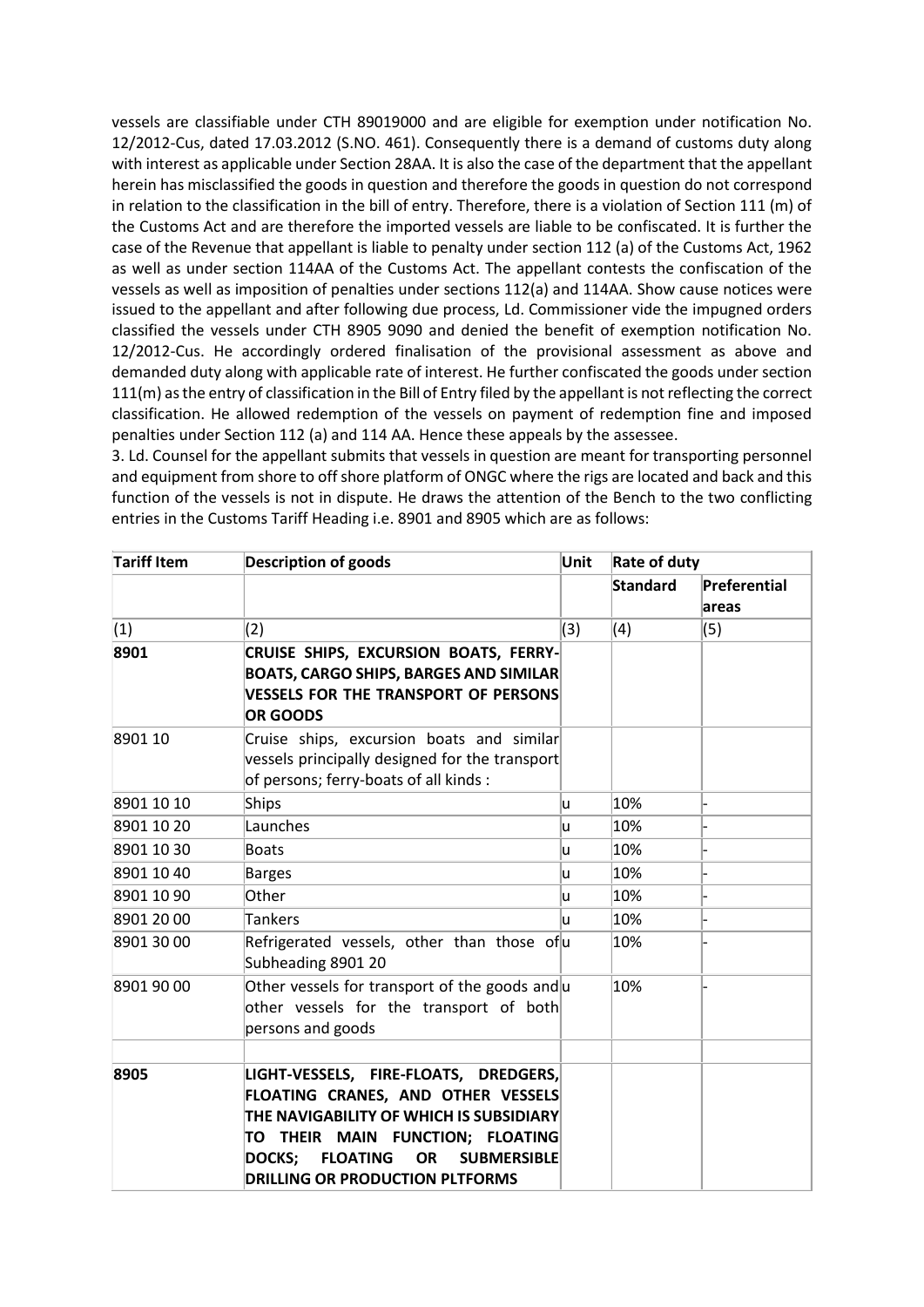| 8905 10 00 | Dredgers                                                      | 10% |  |
|------------|---------------------------------------------------------------|-----|--|
| 8905 20 00 | Floating or submersible drilling or productionul<br>platforms | 10% |  |
| 8905 90    | $I$ Other:                                                    |     |  |
| 8905 90 10 | Floating docks                                                | 10% |  |
| 8905 90 90 | Other                                                         | 10% |  |

4. He would argue that the primary function of the vessels being to carry persons and equipments, they cannot be classified under 8905 but have to be classified under Chapter Heading 8901 9000. Chapter Heading 8905 basically covers such vessels whose function is not navigation but is some other function and navigability is only a subsidiary function, whereas Chapter Heading 8901 covers such vessels which are primarily meant for transport of persons and goods. It is not necessary for the vessels falling under 8901 to carry passengers and goods to travel very large distances or carry persons or goods from one port to another. What is important is that they carry persons and goods as their primary function whereas the vessels falling under chapter heading 8905 have other functions such as dredging work, float cranes, fire floats etc. and their navigation is only incidental. He draws the attention of the Bench to the findings of Hon'ble Commissioner of Customs in paras 30, 31, 32 & 36 in O-I-O No. VJD-CUSTM-PRV-CM-030- 15-16, dated 31.12.2015 which are as follows:

Capt. Sanjoy Jacob K, Master of the vessel in his statement dated 21.01.2015, given  $30^{\circ}$ under section 108 of the Customs Act, 1962, inter-alia, deposed that DP is Dynamic positioning used to maintain the vessel in required position even in high seas and thrusters and propellers are integrated with DP system along with reference systems to maintain the position of the vessel in high seas and these sytems are not used in cargo / passenger vessels. He has further stated that the main feature of the vessel is to keep the vessel in stationery position for offloading or loading the goods from the Rigs by using the Dynamic position and their vessel has got provisions for ROV, crane, High Precession and positioning system. To a specific question whether the vessel is for transporting goods or persons, Capt. Sanjoy Jacob K has stated that they transport goods or persons (maximum 12 nos in addition to crew) but such transaction is restricted for special purpose like carrying from shore to rigs to shore only. He has further stated that they cannot transport cargo to other ports as the vessel is specifically designated for sea logistic services from base to rig and back and the net tonnage of the vessel is 1061 MTs and it is not commercially viable to transport the goods to long distances and the vessel is manufactured for plat-form supply operations only.

 $31$ As seen from the statement of the master of the vessel as well as the specifications of the vessel, it is clear that the vessel 'Lewek Altair' is not meant for transport of goods or persons, as it is not commercially viable for such activity. The said vessel is meant of supporting activities in oil drilling operations and was equipped with certain specialized provisions viz., Dynamic Positioning System (DPS) which keeps the vessel in stationary position for off-loading or loading the goods. The same facilities are not available to cargo/passenger vessels. Further the vessel consist of various ship's propulsion electrical, navigational, communication system, safety, survival fire fighting systems, interior hull fittings, furnishing storage systems, Automatic identification system (AIS), Bow thrusters, Life saving equipments, Rescue Boa, Life-rafts etc.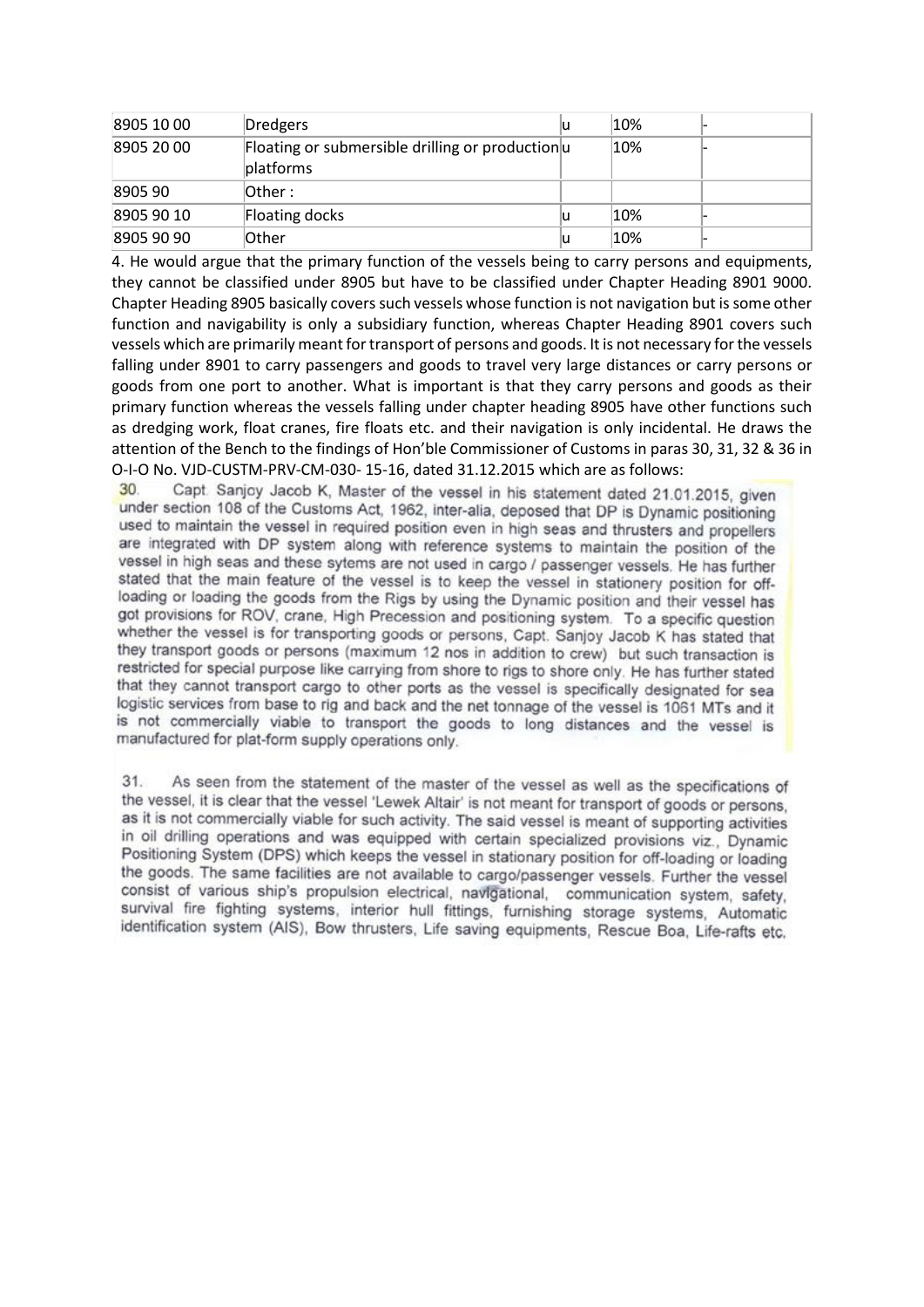These having in-built fire fighting equipments, Cranes, storage tanks, winches, sophisticated propulsion and other dynamic engineering and navigational systems etc. The main function of the vessel viz., Lewek Altair is supporting the activities at the place of Oil Rigs to support the oil exploration and drilling operations and normally works under stationary position where the navigability is subsidiary to the main function of the vessel. The main feature of the vessel is keeping it in stationary position for specified activities and the navigability is subsidiary to its main function. The regular cargo or passenger vessels cannot perform such activities and the vessel 'Lewek Altair' was specially designed to perform such activities only.

32. M/s LASPL has contended that the classification adopted in 2009 while ship builder exported the vessel to Singapore shall be accepted and has also contended that their request for classification of the vessel under 89019000 was accepted by the then Commissioner at the time of re-import of the vessel in 2013. As seen from the record, the vessel was classified under 89019000 at the time of its Export to Singapore in 2009. As the ship is for Export and as there is no duty liability, it appears that the classification issue has not got much attention at that time. Further M/s LASPL was permitted to classify the same under 89019000 at the time of its reimport in 2013 based on the information provided by M/s LASPL that primary function of the vessel was transportation of goods and personnel. The contention of M/s LASPL is not correct as the past classification or permission accorded by the then Commissioner for classification of the vessel under CTH 89019000 cannot be a binding precedent on the Department as further investigations carried out by the Department revealed that M/s LASPL has not furnished the correct information and misled the Department by stating that the primary function of the vessel was for transportation of goods and personnel. It was revealed in the investigation carried out by

the Department that the primary function of the vessel was not transport of goods and personnel and the classification adopted by them is in fact not correct.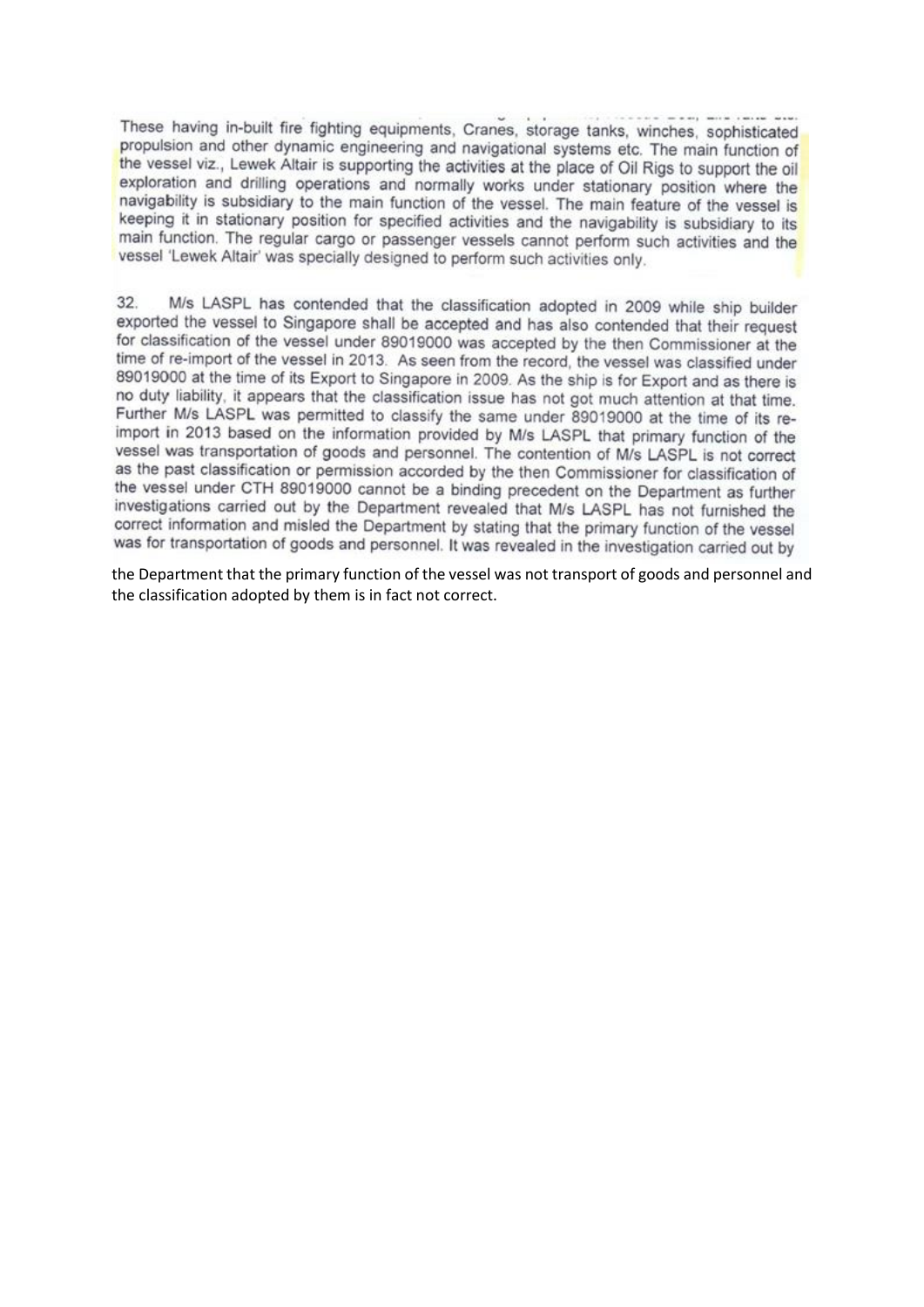$36.$ M/s LASPL contended that Lewek Altair was classified as an "Offshore supply vessel" by the Registrar of Indian Ship, Visakhapatnam and the Registrar of ships, maritime and port authority of Singapore. Singapore and they rely on the decision of the Hon'ble Tribunal in the case of CGU Logistics Ltd Vs Commissioner of Customs (Import), Mumbai and HAL Offshore Ltd Vs Commissioner of Customs (Import), Mumbai where in it was held that supply vessels merit classification under CTH 8901. I have verified the certificate of class issued by Indian Register of Shipping vide their certificate No.15094, dated 05/03/2015. As seen from the certificate, the class notation given was SUL, STS, Supply Vessel. The ship was classified as IY, TCM, [DP(2)]. As seen from the Indian Register of Shipping Rules and Regulations for the construction and classification of steel ships, the expanded form of SUL is SARVOUTAM LANGER which denotes vessels which are classed with Indian Register of Shipping where the hull and its appendages and equipment meet the rule requirement; the expanded form of STS is SAMATARANA STHIRATVA which denotes that the ship complies with the survival capability (floating in damaged condition) in accordance with Chapter 3 of IMO Resolution MSC 235(82). The notation "Supply Vessel" will be assigned to all ships built in accordance with applicable requirement of Part 5. Chapter 8 of the Rules. Part 5 of the Rules pertains to Special Ship Types. The notation "Passenger Ship" will be used only when the vessels intended for carrying more than 12 passengers and the notation "Container Ship" will be used for vessels built for exclusive carriage of containers in holds and on decks. As seen from the class notations given for the vessel viz., Lewek Altair, "Passenger Ship" or "Container Ship" was not given. Further, the class notation "Supply Vessel" indicates that it is a special type of ship and it is not a cargo or passenger ship. The expanded form of DP(2) is Dynamic Positioning (2) which denotes that the ship is fitted with automatic controls of position keeping with automatic standby controls and redundancy in design and equipment as required by part 5. Chapter 24 of rules. As seen from the definitions contained in Part 5 Chapter 24, 'Dynamically positioned vessel' means a vessel which automatically maintains its position and heading (fixed location or predetermined track) by means of thrusters force and 'Dynamic Positioned System' means the complete installation necessary for dynamically positioning a vessel, comprising of the following sub-systems: a)

Power System b)Thuster system c) DP-Control System d)Independent Joystick System. As seen from Part 5 Chapter 24 Para 1.3.1, DP(2) notation will be assigned when a ship is fitted with automatic controls for position keeping with automatic standby controls, an independent joystick system back-up and redundancy in design and equipment as required by the rules. Thus it is clear that the main function of the vessel 'Lewek Altair' is mainly for operations which require keeping the vessel at a stationery position in the sea and it is not a passenger or cargo vessel for carrying persons or goods.

5. He thus submits that Commissioner took a view that the vessels in question are not commercially viable to transport the goods to long distances and are meant for platform supply and operations only. He further held that the dynamic positioning system located in the vessels is the primary function which gets fulfilled at a stationary position and therefore the vessels are not meant for carrying goods and passengers. Ld. Counsel would submit that the dynamic positioning system enables the supply vessel to be in a stable condition when the goods or passengers are being loaded or off loaded at the oil platform in the sea. This loading or unloading is not an end in itself but is a means to enable their transport to the shore and back. He would argue that the navigation is therefore the primary function of the vessels and they are classified under Tariff 8901 9000 and not under 8905 as held by Ld. Commissioner.

6. Ld. DR, on the other hand, would argue that the vessels in question are not ordinary boats meant for transport of goods or persons but for platform support vessels whose primary function is to support the platform of oil rig in the high sea. On a specific query from the Bench as to how the platform is supported by vessels in question, Ld. DR would say that by the dynamic positioning system at the platform and by carrying personnel and goods within the shore and the platform. He further argue that the vessels in question are incapable of carrying personnel and equipment to different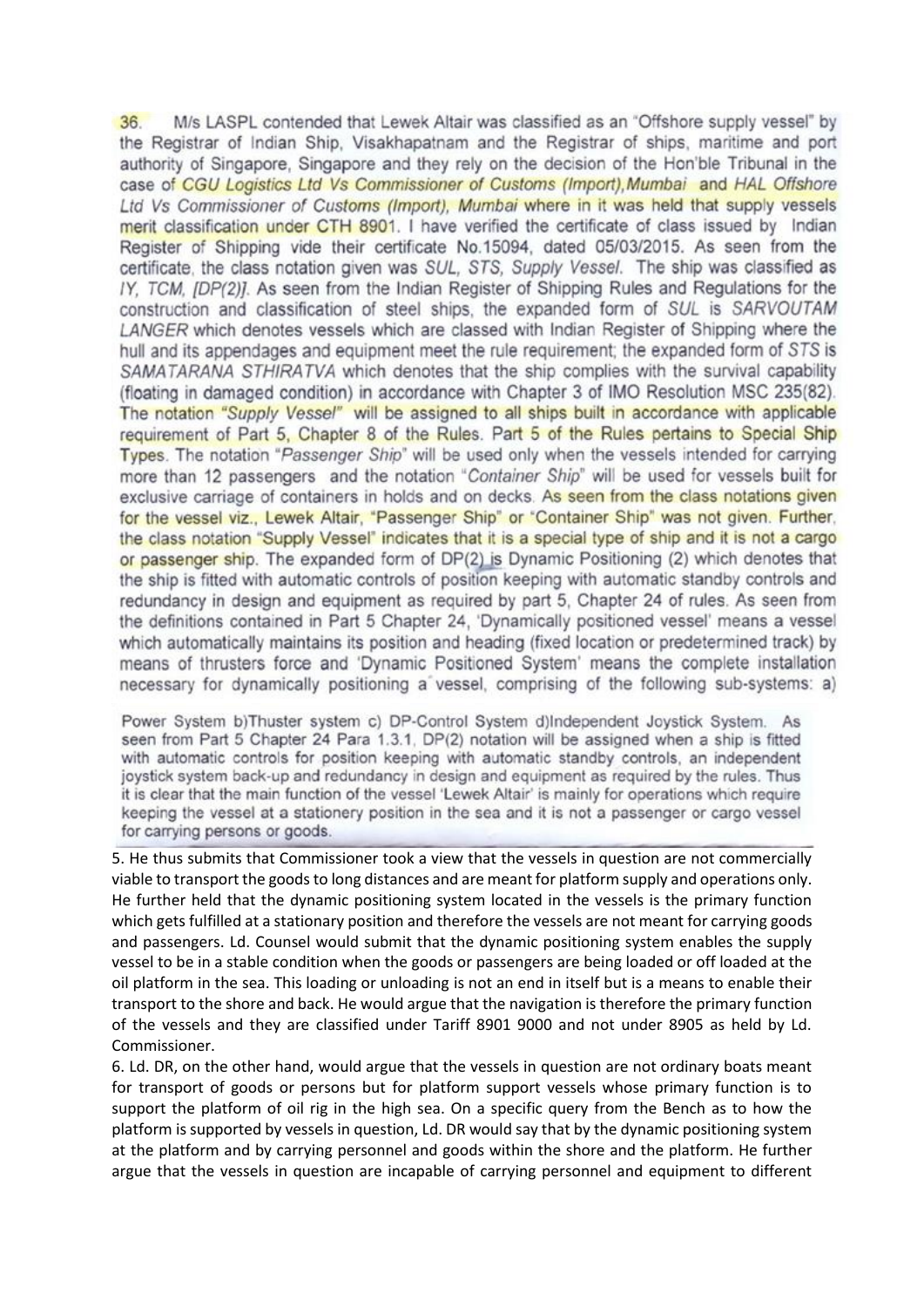Ports or over long distances as has been admitted by the Master of the Vessels in his statement before the Customs Officer. Therefore, the navigation of the vessels is secondary to the primary function of the vessels namely supporting the oil rig platforms.

7. We have considered the arguments on both sides and perused the records including the statement by the Master of the vessel. The vessels in question are meant to support the ONGC's oil drilling platform and were imported as such. The next question is how the vessels support the platform. As is evident from all available documents that the vessels carry out this function by carrying personnel and equipment from shore to the platform and back. Such a function is essential for the off shore oil drilling platforms which are located far away from the shore. In such a factual matrix, we are unable to hold that the navigation of the vessels is not the primary function. We find that navigation indeed, is the primary function of the vessels and dynamic positioning system helps to perform this function efficiently. Similarly, loading or unloading goods or embarking or disembarking personnel are incidental to the transportation. Therefore, the vessels in question are rightly classifiable under Customs Tariff Heading 8901 9000 as claimed by the appellant. Thus, in our view, the vessels cannot, by any stretch of imagination, fall under CTH 8905. Consequently the benefit of exemption notification No. 12/2012-Cus is also admissible to the appellant. The demand of duty under CTH 8905 9090 denying the benefit of exemption notification No. 12/2012-Cus, dt. 17.03.2012 by Ld. Commissioner needs to be set aside and we do so. Consequently, no interest is also payable on such demand. We find that confiscation of vessels under section 111(m) was only on the ground that the bill of entry claimed under Customs Tariff Heading which, according to the Commissioner, was incorrect. It was therefore held that in the entry made under Customs Act viz; Bill of Entry, the Customs Tariff Heading was not correct and therefore the goods are liable to be confiscated under section 111 (m). As we have held that the goods in question are classifiable as claimed by the appellant, under CTH 8901 9000, this allegation does not survive. Even otherwise, we find it hard to hold that an assessee who filed bill of entry with a Customs Tariff Heading which is not correct, will render his goods liable to confiscation under section 111 (m). The Customs Tariff Heading indicated in the bill of entry is only a self assessment by the appellant as per his understanding which is subject to re-assessment by the officers if necessary. Therefore, an assessee, not being an expert in the customs law can claim a wrong tariff or an ineligible exemption notification and such claim does not make his goods liable to confiscation. It is a different matter if the goods have been described wrongly or the value of the goods has been incorrectly declared. In this case, although there was an allegation in the show cause notice that the invoices were initially submitted for a lower value and thereafter were revised for higher amount, the confiscation in the impugned orders were only on the ground that CTH in the bill of entry was incorrect. In our view, this cannot form the basis for confiscation of goods under section 111(m). Therefore, the confiscations and the redemption fines need to be set aside and we do so. Consequently no penalties are imposable under section 112 (a). As far as the penalties under section 114AA are concerned, these are imposable if a person knowingly or intentionally makes, signs or uses or causes to be made, signed or used, in a declaration, statement or document which is false or incorrect in any material particular, in the transaction of any business for the purpose of the Customs Act. Ld. Commissioner held *"considering the facts of the case, it has to be held that on the ground of wilful misstatement regarding classification and availing of notification, I am constrained to hold that the importer is liable for penalty under section 114AA of the Customs Act, 1962."* Thus holding, he imposed a penalty of ₹ 1.00 Crore on the appellant in each of the impugned orders. In our considered view, claiming an incorrect classification or the benefit of an ineligible exemption notification does not amount to making a false or incorrect statement because it is not an incorrect description of the goods or their value but only a claim made by the assessee. Thus, even if the appellant makes a wrong classification or claims ineligible exemption, he will not be liable to penalty under section 114AA of the Customs Act, 1962. Further, in these cases, we have already upheld the classification claimed by the appellant and therefore find that no penalty is imposable on the appellant.